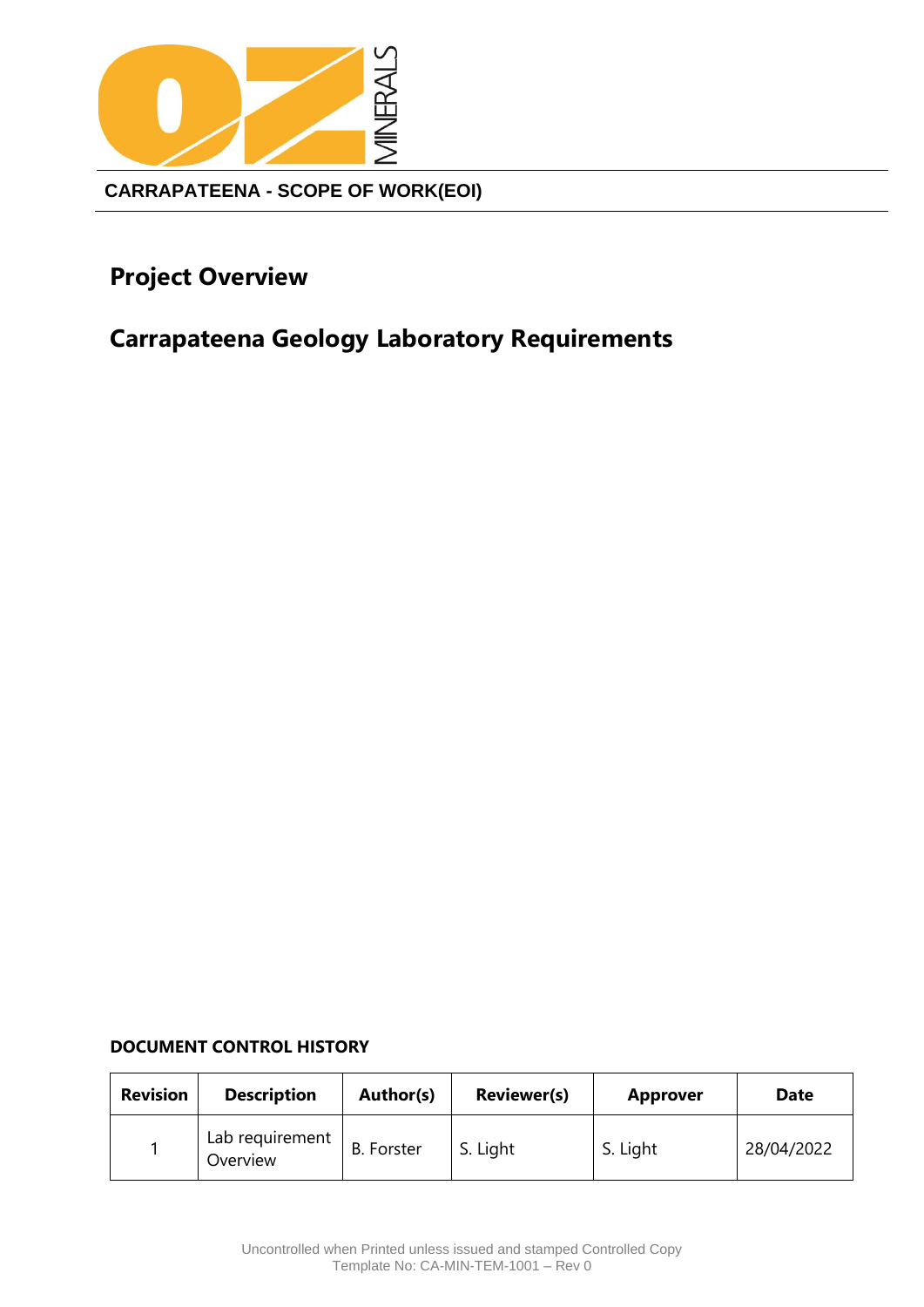

# **TABLE OF CONTENTS**

| 1.1   |  |
|-------|--|
| 1.1.1 |  |
| 1.2   |  |
| 1.2.2 |  |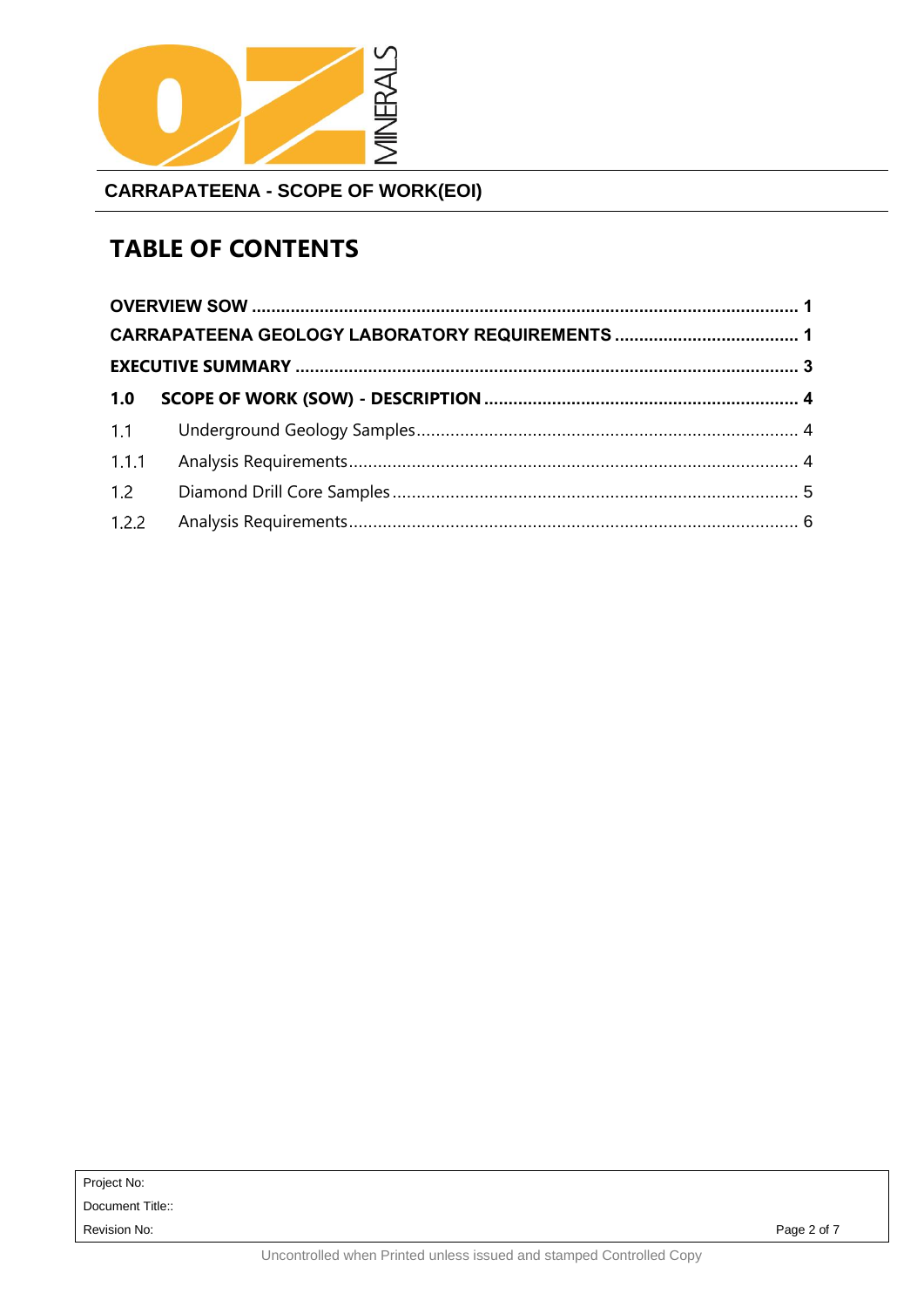

### <span id="page-2-0"></span>**EXECUTIVE SUMMARY**

This document is an overview of the pending Scope of Work covering information for the specifications in provision of laboratory services for the Carrapateena geology department.

Whilst this information can be used to develop contracts relating to the services for Carrapateena underground operations, it in no way is a directive by OZ Minerals of the performance of The Works under the contract(s).

**There are additional Metallurgy components that are not identified and not developed as of yet however they will be included within the tender scope.**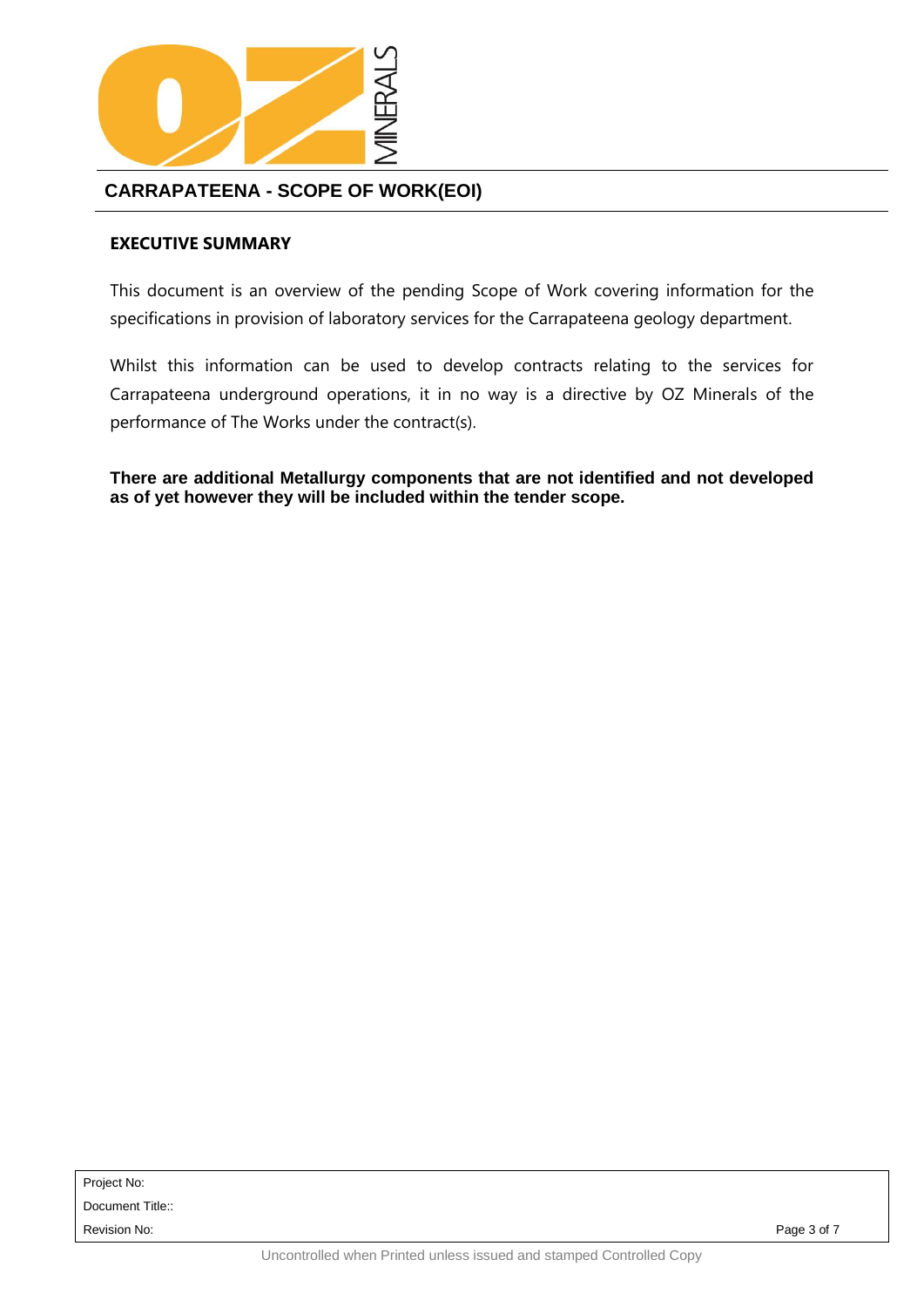

### <span id="page-3-0"></span>**1.0 SCOPE OF WORK (SOW) - DESCRIPTION**

This document is to be treated as a generic overview of the upcoming Scope of Work for the provision specifications of laboratory services for the Geology department for OZ Minerals Carrapateena operations.

#### <span id="page-3-1"></span> $1.1$ **Underground Geology Samples**

A "Near Site Facility" (Port Augusta or Whyalla) is to be utilised to provide professional analysis services with the below table 1 of elements:

OZ Minerals Geology estimates an average of approximately 70 underground geological samples per day to be submitted for analysis. The volume will be reviewed on a regular basis and updates provided to the Contractor on a quarterly basis.

Delivery of samples will occur daily via the OZ Minerals/Kokatha courier agreement from Carrapateena directly to the laboratory in Port Augusta or Whyalla.

Most underground geology samples delivered to the "Near Site Facility" will be loose broken rock grab samples in calico bags with a weight between approximately 2.5 to 8.0kg (historic average weight 3.8kg/sample).

The maximum turnaround time from receipt of sample to delivery of analytical results for a regular batch shall not exceed 72hrs for the 15 elements listed in table 1 for XRF analysis. Turnaround time for the remaining elements (Au, Ag and F) will be additional 72hrs if they are sent to an Adelaide based "Offsite Facility" for analysis via the procedures listed in Table 1.

#### <span id="page-3-2"></span> $1.1.1$ Analysis Requirements

The "Near Site Facility" shall perform the following Services:

- Sample preparation utilising pulverisers, screens, drying ovens, crusher, secondary crush prior to milling, pre and post weighing of samples, dry weighing of samples etc.
- Mill clean out materials (barren wash).
- X-Ray Fluorescence Spectrometry analysis of the 15 elements shown in Table 1.
- Fire assay, Multi Acid Digest, ICP-OES finish, Specific ion electrode (From Lithium Borate Fusion) as per table 1.
- Table 1 shows the current analysis methods. Alternative methods are open to consideration if they align reporting accuracy and turnaround time delivery.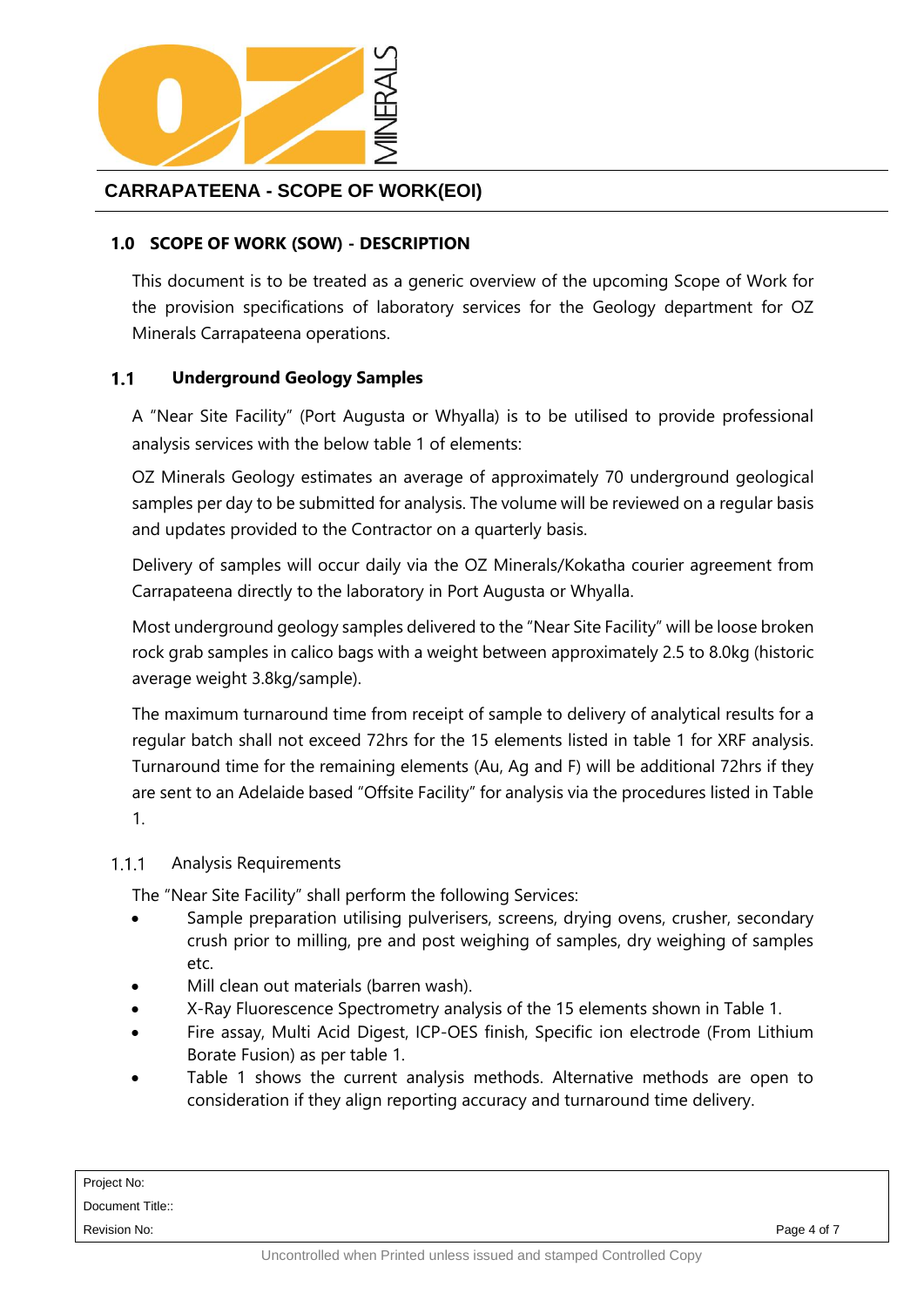

| <b>Fire Assay</b> |               | <b>Multi Acid Digest,</b><br><b>ICP-OES finish</b> |               | <b>Specific ion</b><br>electrode (From<br><b>Lithium Borate</b><br><b>Fusion)</b> |               | <b>XRF</b>     |                |  |
|-------------------|---------------|----------------------------------------------------|---------------|-----------------------------------------------------------------------------------|---------------|----------------|----------------|--|
| (1 element)       |               | (1 elements)                                       |               | (1 element)                                                                       |               | (15 element)   |                |  |
| <b>Element</b>    | <b>DL</b> ppm | <b>Element</b>                                     | <b>DL</b> ppm | <b>Element</b>                                                                    | <b>DL</b> ppm | <b>Element</b> | <b>DL</b> ppm  |  |
| Au                | 0.01          | Ag                                                 | 0.2           | F                                                                                 | 50            | AI             | 10             |  |
|                   |               |                                                    |               |                                                                                   |               | Ba             | 10             |  |
|                   |               |                                                    |               |                                                                                   |               | Ca             | 10             |  |
|                   |               |                                                    |               |                                                                                   |               | <b>CI</b>      | $\mathbf{1}$   |  |
|                   |               |                                                    |               |                                                                                   |               | Co             | 10             |  |
|                   |               |                                                    |               |                                                                                   |               | Cu             | 10             |  |
|                   |               |                                                    |               |                                                                                   |               | Fe             | 10             |  |
|                   |               |                                                    |               |                                                                                   |               | K              | 10             |  |
|                   |               |                                                    |               |                                                                                   |               | Mg             | 10             |  |
|                   |               |                                                    |               |                                                                                   |               | Mn             | $\mathbf{1}$   |  |
|                   |               |                                                    |               |                                                                                   |               | Pb             | 10             |  |
|                   |               |                                                    |               |                                                                                   |               | S              | 10             |  |
|                   |               |                                                    |               |                                                                                   |               | Si             | 100            |  |
|                   |               |                                                    |               |                                                                                   |               | Ti             | 1              |  |
|                   |               |                                                    |               |                                                                                   |               | U              | $\overline{4}$ |  |

*Table 1. Current Methods and Procedures for Underground Geology samples.*

#### <span id="page-4-0"></span> $1.2$ **Diamond Drill Core Samples**

OZ Minerals estimates an average of approximately 75 drill core samples per day to be submitted for analysis. The volume will be reviewed on a regular basis and updates provided to the Contractor on a quarterly basis.

Delivery of core samples will occur once per week via the OZ Minerals site transport contractor directly to the "Offsite Facility" in Adelaide.

Most samples delivered to the Contractor's laboratory will be half NQ drill core wityh a weight approximately 2.5 to 4.0kg. Half core and full core BQTK and LTK60 may also be used at similar masses. Half HQ drill core and on rare occasions RC samples (both approximately 5kg) may also be used.

Project No: Document Title:: Revision No: Page 5 of 7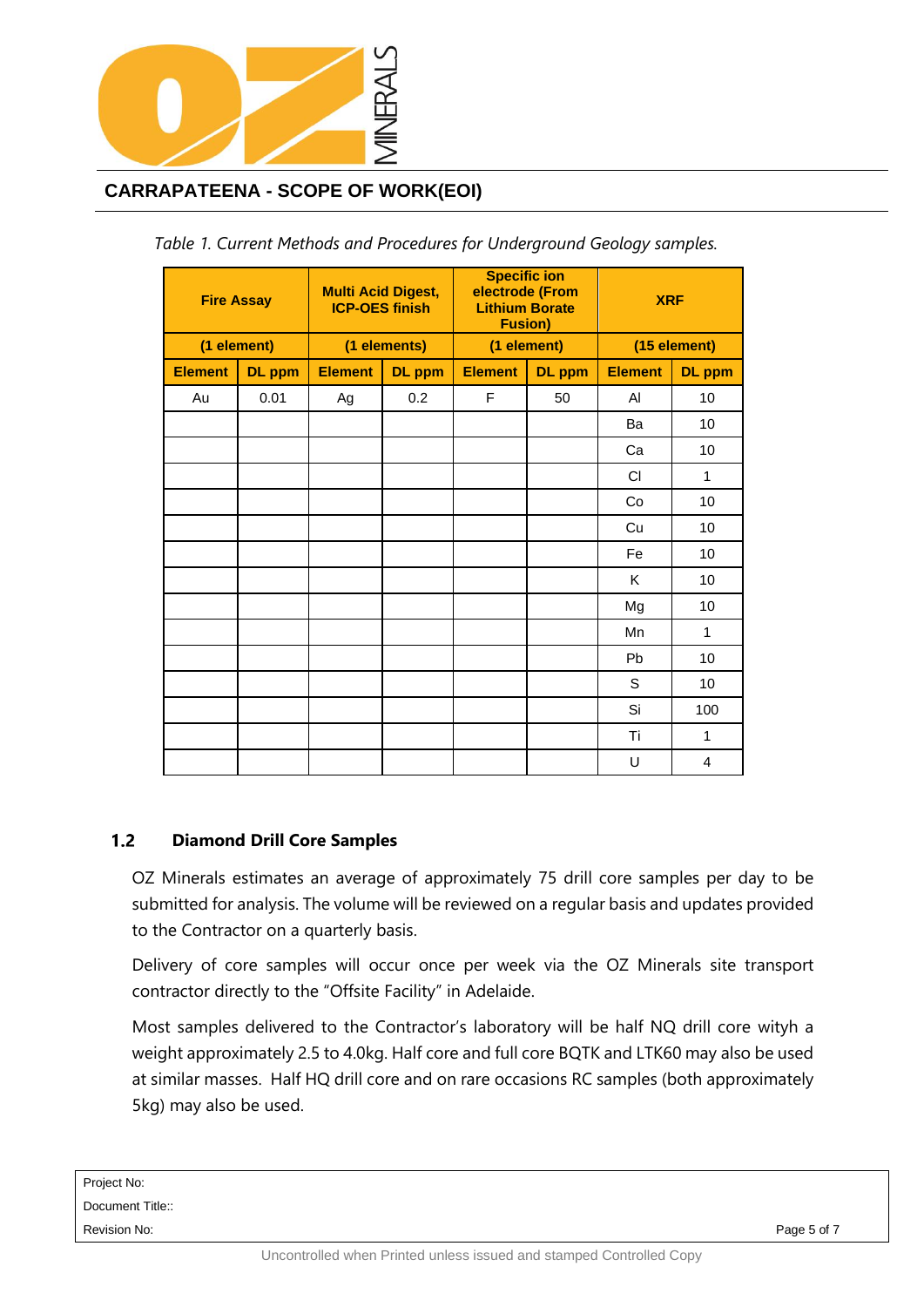

The maximum turnaround time from receipt of sample to delivery of analytical results for a regular batch shall not exceed 21 days. On occasions where results are time-sensitive, a faster turnaround needs to be achievable on request, the specific turnaround time will be negotiated upon contract execution, however, 10 or 14 days will need to be achievable. If this urgent turnaround time is achieved, these requests will incur an agreed upon surcharge, as a percentage on top of that individual job cost.

A standard suite of 58 elements will be analysed from core samples, with additional elements and techniques required on occasion as requested (refer to Table 2).

#### <span id="page-5-0"></span> $1.2.2$ Analysis Requirements

The "Offsite Facility" shall perform the following Services:

- Sample preparation utilising pulverisers, screens, drying ovens, crusher, secondary crush prior to milling, pre and post weighing of samples, dry weighing of samples etc.
- Mill clean out materials (barren wash).
- Aqua-regia digest, ICP-MS finish.
- Fusion digests including Lithium Borate fusion digest package (39 elements by ICP-MS and OES)
- Sodium Peroxide fusion including F and other elements by ICP-OES and MS.
- Multi acid digest package including 18 elements by ICP-OES and MS.
- Fire assay/AAS gold analysis with the option to include the disposal of fire assay waste materials
- Low level fire assay
- Fluorine analysis by specific ion electrode from Lithium Borate Fusion/Sodium Peroxide Fusion
- Table 2 shows the current analysis methods. Alternative methods are open to consideration if they align reporting accuracy and turnaround time delivery.